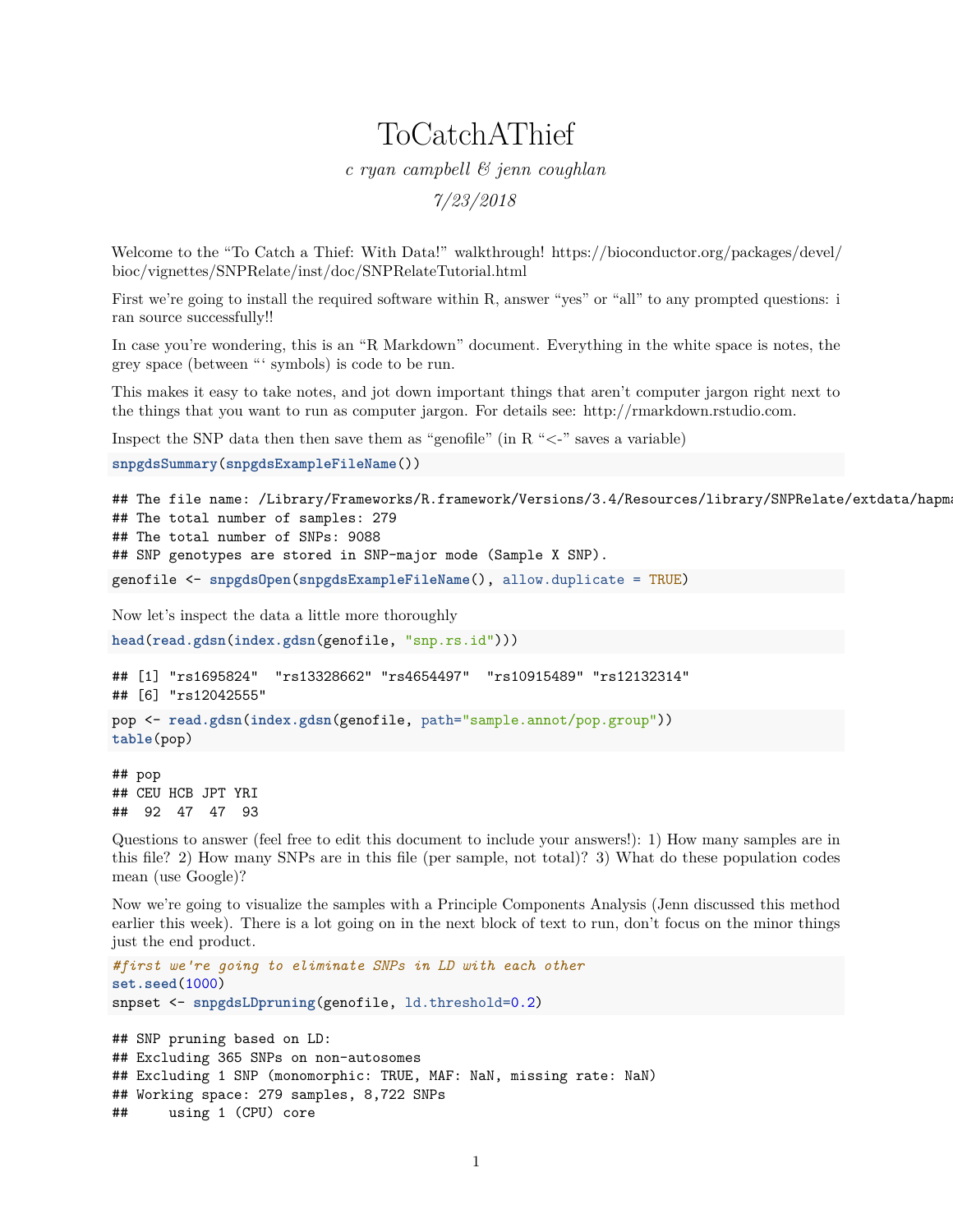```
## sliding window: 500,000 basepairs, Inf SNPs
## |LD| threshold: 0.2
## method: composite
## Chromosome 1: 75.42%, 540/716
## Chromosome 2: 72.24%, 536/742
## Chromosome 3: 74.71%, 455/609
## Chromosome 4: 73.31%, 412/562
## Chromosome 5: 77.03%, 436/566
## Chromosome 6: 75.58%, 427/565
## Chromosome 7: 75.42%, 356/472
## Chromosome 8: 71.31%, 348/488
## Chromosome 9: 77.88%, 324/416
## Chromosome 10: 74.33%, 359/483
## Chromosome 11: 77.40%, 346/447
## Chromosome 12: 76.81%, 328/427
## Chromosome 13: 75.58%, 260/344
## Chromosome 14: 76.95%, 217/282
## Chromosome 15: 76.34%, 200/262
## Chromosome 16: 72.66%, 202/278
## Chromosome 17: 74.40%, 154/207
## Chromosome 18: 73.68%, 196/266
## Chromosome 19: 85.00%, 102/120
## Chromosome 20: 71.62%, 164/229
## Chromosome 21: 76.98%, 97/126
## Chromosome 22: 75.86%, 88/116
## 6,547 markers are selected in total.
snpset.id <- unlist(snpset)
#runPCA analysis on the smaller set of data, "snpset.id"
pca <- snpgdsPCA(genofile, snp.id=snpset.id, num.thread=2)
## Principal Component Analysis (PCA) on genotypes:
## Excluding 2,541 SNPs (non-autosomes or non-selection)
## Excluding 0 SNP (monomorphic: TRUE, MAF: NaN, missing rate: NaN)
## Working space: 279 samples, 6,547 SNPs
## using 2 (CPU) cores
## PCA: the sum of all selected genotypes (0,1,2) = 1826801## CPU capabilities: Double-Precision SSE2
## Thu Jul 26 12:22:11 2018 (internal increment: 1744)
##
[..................................................] 0%, ETC: ---
[==================================================] 100%, completed in 0s
## Thu Jul 26 12:22:11 2018 Begin (eigenvalues and eigenvectors)
## Thu Jul 26 12:22:11 2018 Done.
#convert PCA results to a table
tab <- data.frame(sample.id = pca$sample.id,
   EV1 = pca$eigenvect[,1], # the first eigenvector
   EV2 = pca$eigenvect[,2], # the second eigenvector
   stringsAsFactors = FALSE)
#visualize that table
head(tab)
## sample.id EV1 EV2
```

```
## 1 NA19152 -0.08246488 -0.01006984
```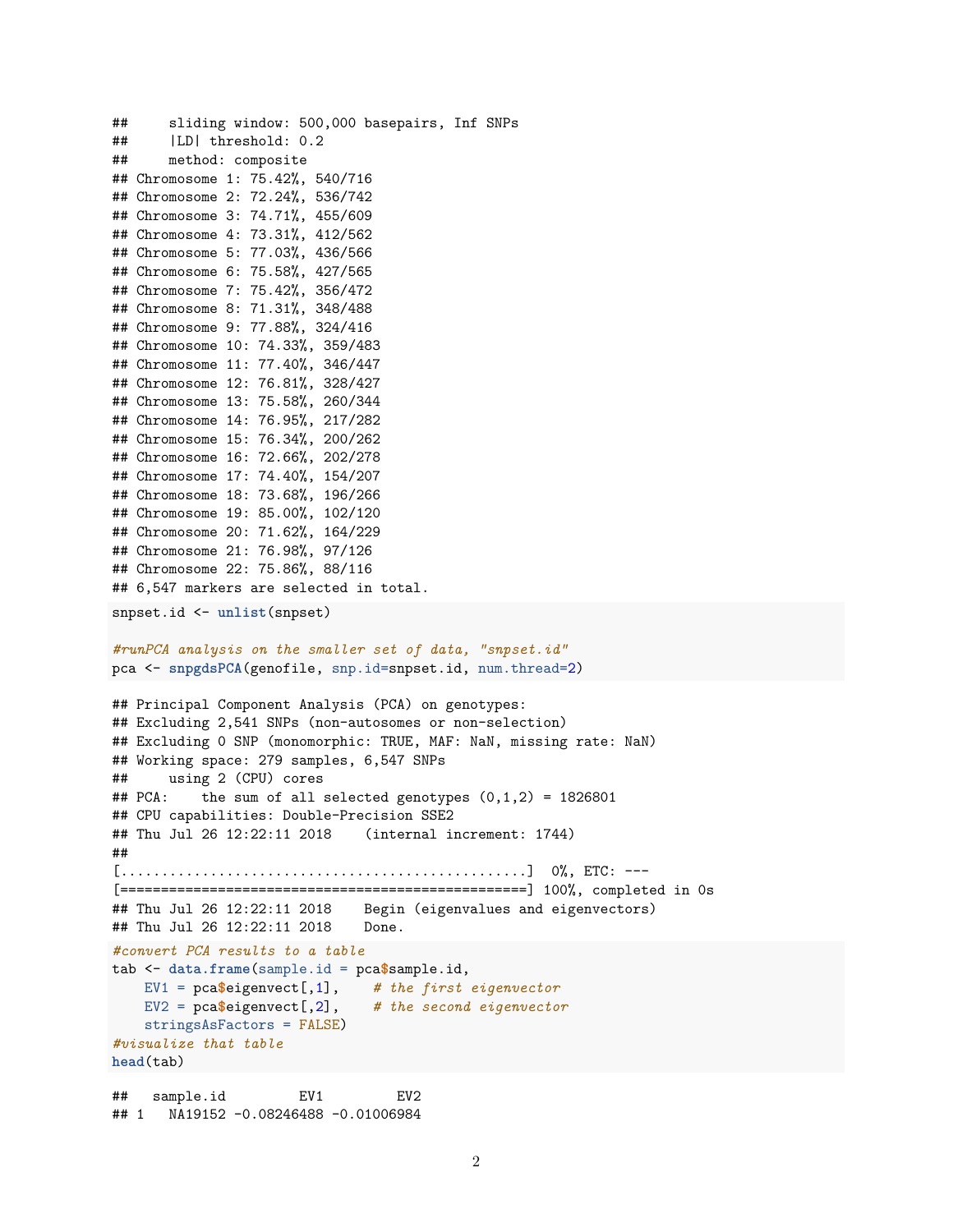```
## 2 NA19139 -0.08225226 -0.01051959
## 3 NA18912 -0.08182177 -0.01274934
## 4 NA19160 -0.08793052 -0.01371887
## 5 NA07034 0.03160206 0.07831394
## 6 NA07055 0.03456066 0.08270710
#plot
```

```
plot(tab$EV2, tab$EV1, xlab="PCA2", ylab="PCA1")
```


```
PCA2
```

```
# Get sample id and pop info
sample.id <- read.gdsn(index.gdsn(genofile, "sample.id"))
pop_code <- read.gdsn(index.gdsn(genofile, "sample.annot/pop.group"))
#add pop info to table
tab <- data.frame(sample.id = pca$sample.id,
   pop = factor(pop_code)[match(pca$sample.id, sample.id)],
   EV1 = pca$eigenvect[,1], # the first eigenvector
   EV2 = pca$eigenvect[,2], # the second eigenvector
   stringsAsFactors = FALSE)
head(tab)
## sample.id pop EV1 EV2
## 1 NA19152 YRI -0.08246488 -0.01006984
## 2 NA19139 YRI -0.08225226 -0.01051959
## 3 NA18912 YRI -0.08182177 -0.01274934
## 4 NA19160 YRI -0.08793052 -0.01371887
## 5 NA07034 CEU 0.03160206 0.07831394
## 6 NA07055 CEU 0.03456066 0.08270710
#plot with pop info
plot(tab$EV2, tab$EV1, col=as.integer(tab$pop), xlab="eigenvector 2", ylab="eigenvector 1"); legend("bo
```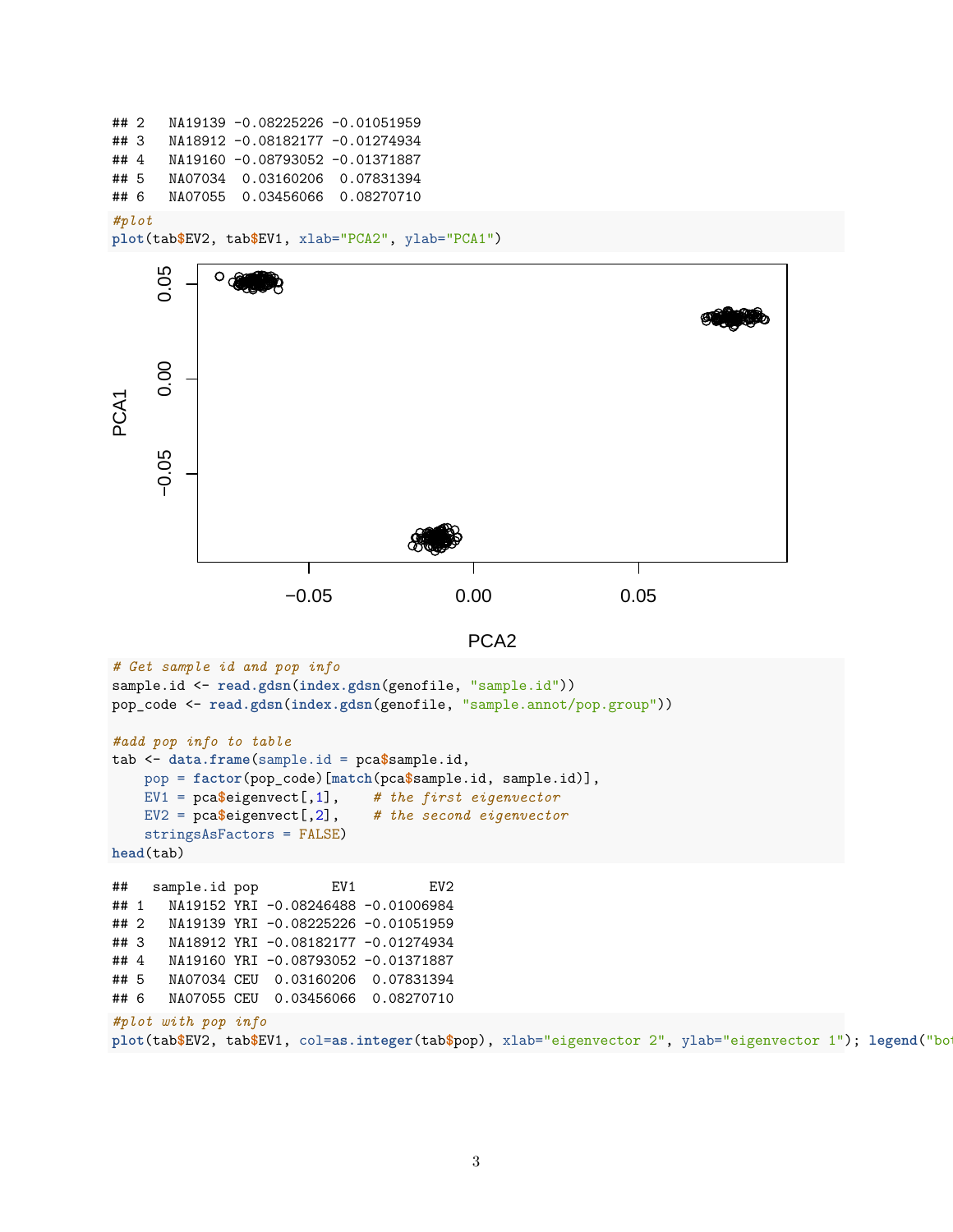

eigenvector 2

4)

Why did we eliminate SNPs that are in LD with each other? 5) How many clusters do we have? 6) What does that tell us about our individuals? 7) Which populations cluster together on the PCA?

Now, given a criminal can we find relatives in this database?

We'll need to use a different analysis here, one of "kinship" or the relatedeness between two samples There are 3 outputs from this analysis - k0 - probability that zero genetic segments are shared k1 - probability that at least one genetic segments are shared kinship - numerical relationship between samples (ranging from 0 - .5) relatedness  $= 2 *$  kinship (ranges from 0-1)

How much of your DNA do you share with 8) a parent? 9) a sibling? 10) grandparent?

the relatedness values are directly proportional to these answers. If you find a sample of .25 relatedness you've got the criminal's grandparent or aunt/uncle.

Here we will generate a pool of individuals similar to GEDmatch. By recent estimates GEDmatch has 10x as many Caucasian entries as any other human population, so the remainder of this walkthrough will have 89 Caucasian samples and 9 Yoruban, 9 Han Chinese, and 9 Japanese.

```
sample.id <- read.gdsn(index.gdsn(genofile, "sample.id"))
```

```
GEDmatch.id <- sample.id[pop_code == "CEU"]
GEDmatch.id <- GEDmatch.id[-37]
GEDmatch.id <- GEDmatch.id[-43]
GEDmatch.id <- GEDmatch.id[-51]
GEDmatch.id <- c(GEDmatch.id,sample.id[pop_code == "YRI"][1:9])
GEDmatch.id <- c(GEDmatch.id,sample.id[pop_code == "HCB"][1:9])
GEDmatch.id <- c(GEDmatch.id,sample.id[pop_code == "JPT"][1:9])
```
The partner differentiation kicks in here SO READ CAREFULLY:

```
#PARTNER A - uncomment (delete the #'s) this section and run
criminal <- GEDmatch.id[sample(1:89,1)]
############
```

```
#PARTNER B - uncomment (delete the #'s) this section and run
```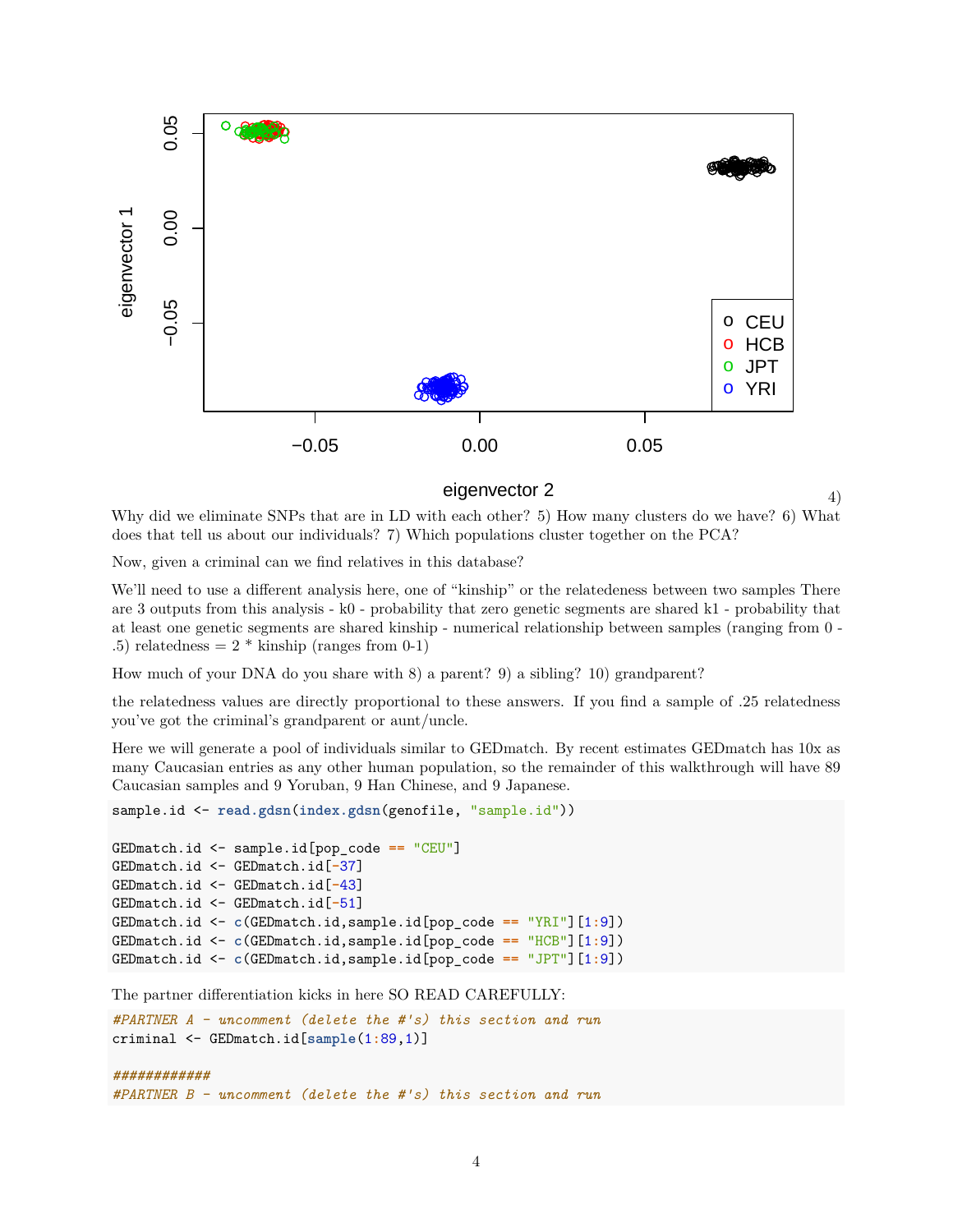*#criminal <- GEDmatch.id[sample(90:116,1)]*

*############ #THIS SECTION RANDOMLY ASSIGNS YOU A CRIMINAL #JUST RUN IT ONCE #IF YOU RUN IT AGAIN YOUR CRIMINAL (AND RESULTS) WILL CHANGE*

Finally we're going to compare every sample in the database to every other, then isolate those that include our "criminal".

```
# Estimate IBD coefficients
ibd <- snpgdsIBDMoM(genofile, sample.id=GEDmatch.id, snp.id=snpset.id,
   maf=0.05, missing.rate=0.05, num.thread=4)
```

```
## IBD analysis (PLINK method of moment) on genotypes:
## Excluding 2,541 SNPs (non-autosomes or non-selection)
## Excluding 1,534 SNPs (monomorphic: TRUE, MAF: 0.05, missing rate: 0.05)
## Working space: 116 samples, 5,013 SNPs
## using 4 (CPU) cores
## PLINK IBD: the sum of all selected genotypes (0,1,2) = 584461## Thu Jul 26 12:22:12 2018 (internal increment: 65536)
##
[................................................] 0%, ETC: ---
[==================================================] 100%, completed in 0s
## Thu Jul 26 12:22:12 2018    Done.
#convert the data to a table
ibd.coeff <- snpgdsIBDSelection(ibd)
head(ibd.coeff)
## ID1 ID2 k0 k1 kinship
## 1 NA19152 NA19139 0.9079118 0 0.04604409
## 2 NA19152 NA18912 0.9007332 0 0.04963340
## 3 NA19152 NA19160 1.0000000 0 0.00000000
## 4 NA19152 NA07034 1.0000000 0 0.00000000
## 5 NA19152 NA07055 1.0000000 0 0.00000000
## 6 NA19152 NA12814 1.0000000 0 0.00000000
#plot ALL data
plot(ibd.coeff$k0, ibd.coeff$k1, xlim=c(0,1), ylim=c(0,1),
   xlab="k0", ylab="k1", main="HapMap samples")
```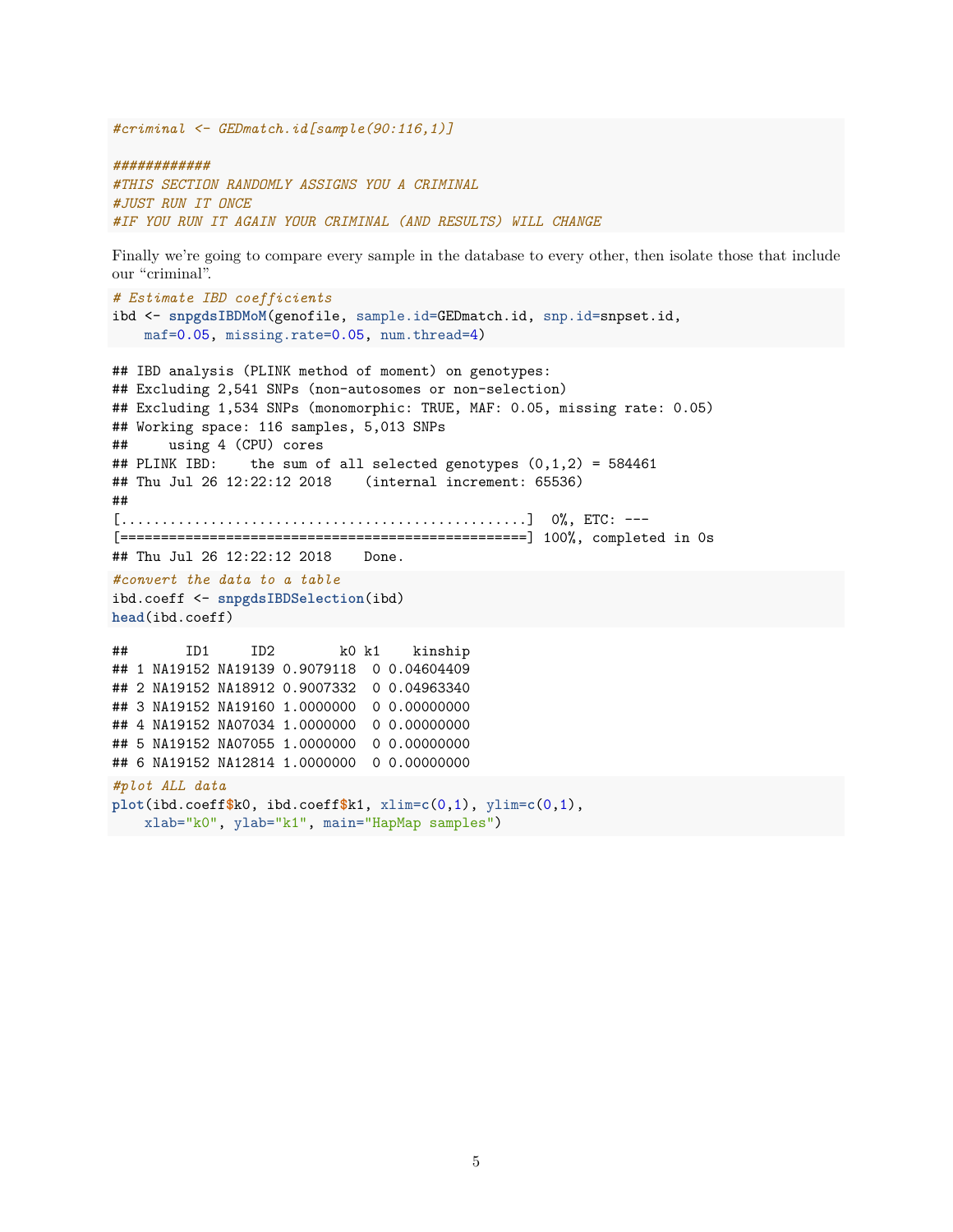## **HapMap samples**



k0

**plot**(ibd.coeff**\$**k1, ibd.coeff**\$**kinship, xlim=**c**(0,1), ylim=**c**(0,.5), xlab="k1", ylab="kinship", main="HapMap samples")

**HapMap samples**



ibd.criminal <- **subset**(ibd.coeff, ID1 **==** criminal **|** ID2 **==** criminal)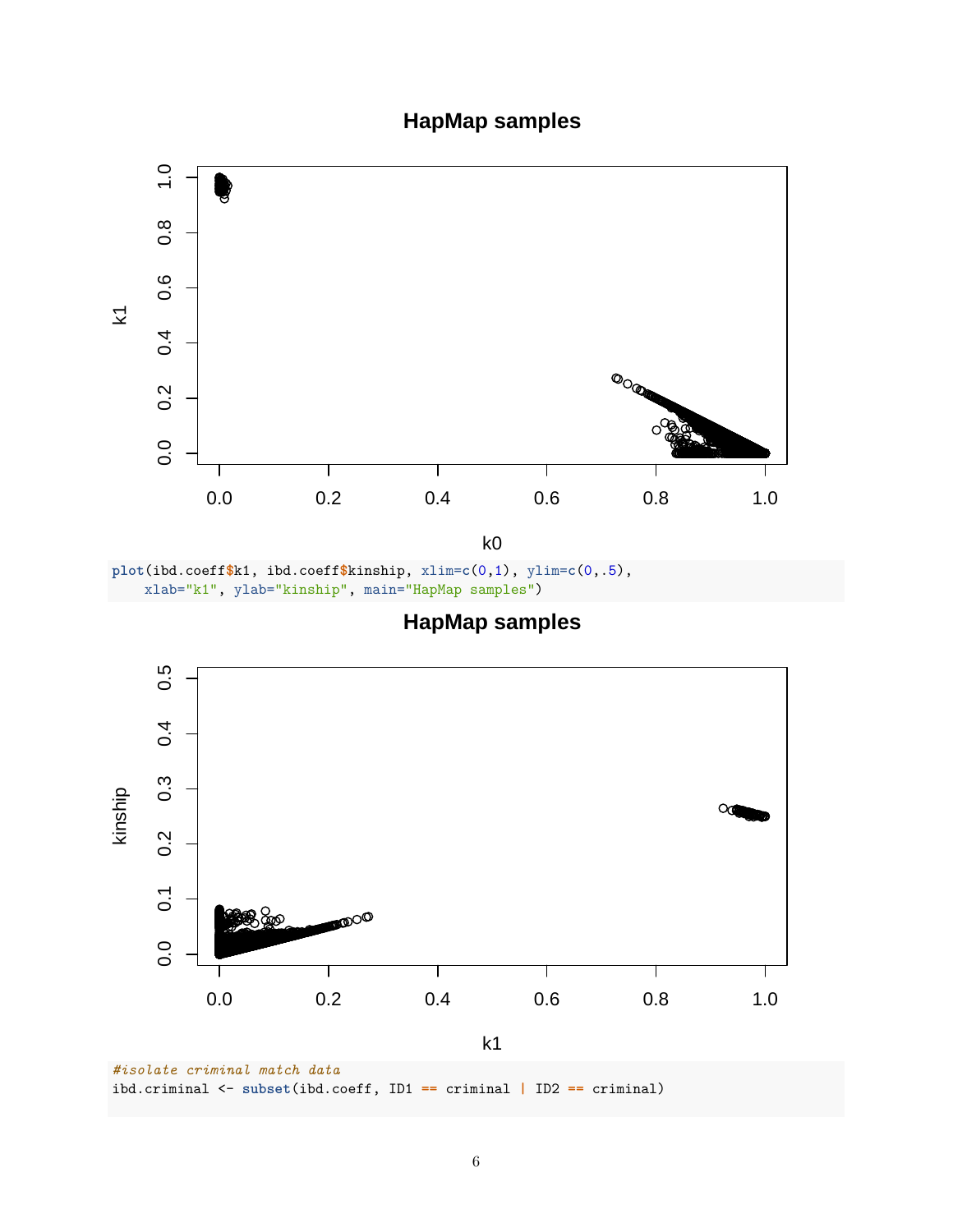```
#plot criminal data
plot(ibd.criminal$k1, ibd.criminal$kinship, xlim=c(0,1), ylim=c(0,.5),
   xlab="k1", ylab="kinship", main="Criminal Relatedness Only")
```


## **Criminal Relatedness Only**

*#plot kinship* **hist**(ibd.criminal**\$**kinship)